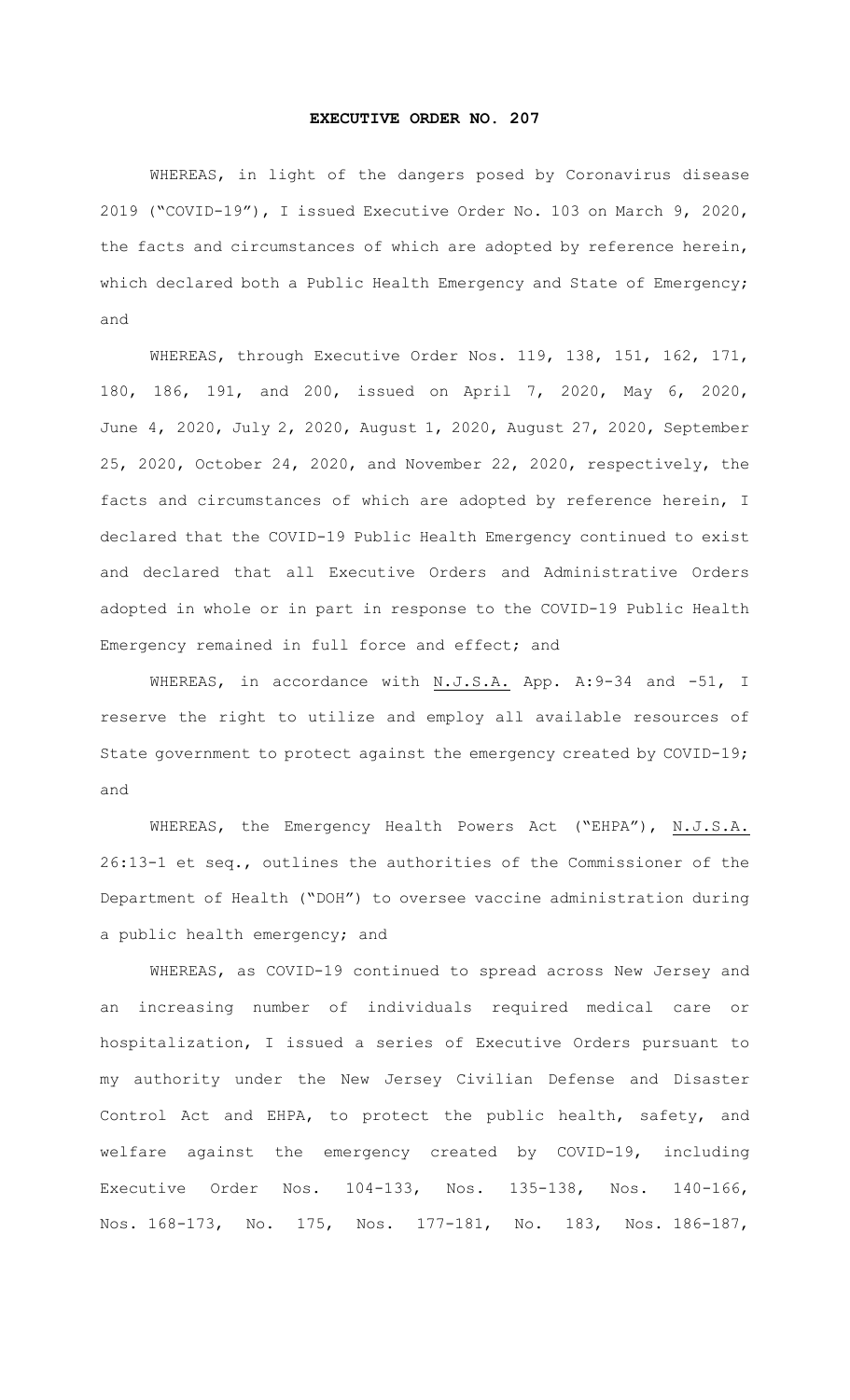Nos. 189-198, No. 200, and Nos. 203-204 (2020), the facts and circumstances of which are all adopted by reference herein; and

WHEREAS, after consultation with officials from the DOH, I announced a multi-stage New Jersey's Road Back Plan for the methodical and strategic reopening of businesses and activities based on scientific data and metrics concerning the level of disease transmission risk and essential classification; and

WHEREAS, despite these efforts, the number of confirmed cases of COVID-19 continues to increase dramatically due to high levels of community spread, something that cannot be fully mitigated without robust participation in a COVID-19 vaccine program; and

WHEREAS, New Jersey submitted to the Centers for Disease Control and Prevention a required Interim COVID-19 Vaccination Plan (the "Plan") in October 2020; and

WHEREAS, the Plan aims to provide equitable access to all who live, work, and/or are educated in New Jersey; achieve community protection, assuming vaccine effectiveness, availability, and uptake; and build sustainable trust in COVID-19 and other vaccines; and

WHEREAS, the first tranche of COVID-19 vaccines is expected to arrive in New Jersey before the end of the year; and

WHEREAS, the process of vaccinating the population to levels sufficient to establish community immunity is expected to take many months and will require comprehensive and aggressive State efforts to maximize the benefits of vaccination across all communities as quickly as feasible; and

WHEREAS, though many vaccines are currently under development, the first vaccines that are anticipated to arrive in the State would require two doses to be effective, necessitating a mechanism to track individuals who have received the first dose to ensure they also receive the required second dose of the same vaccine type; and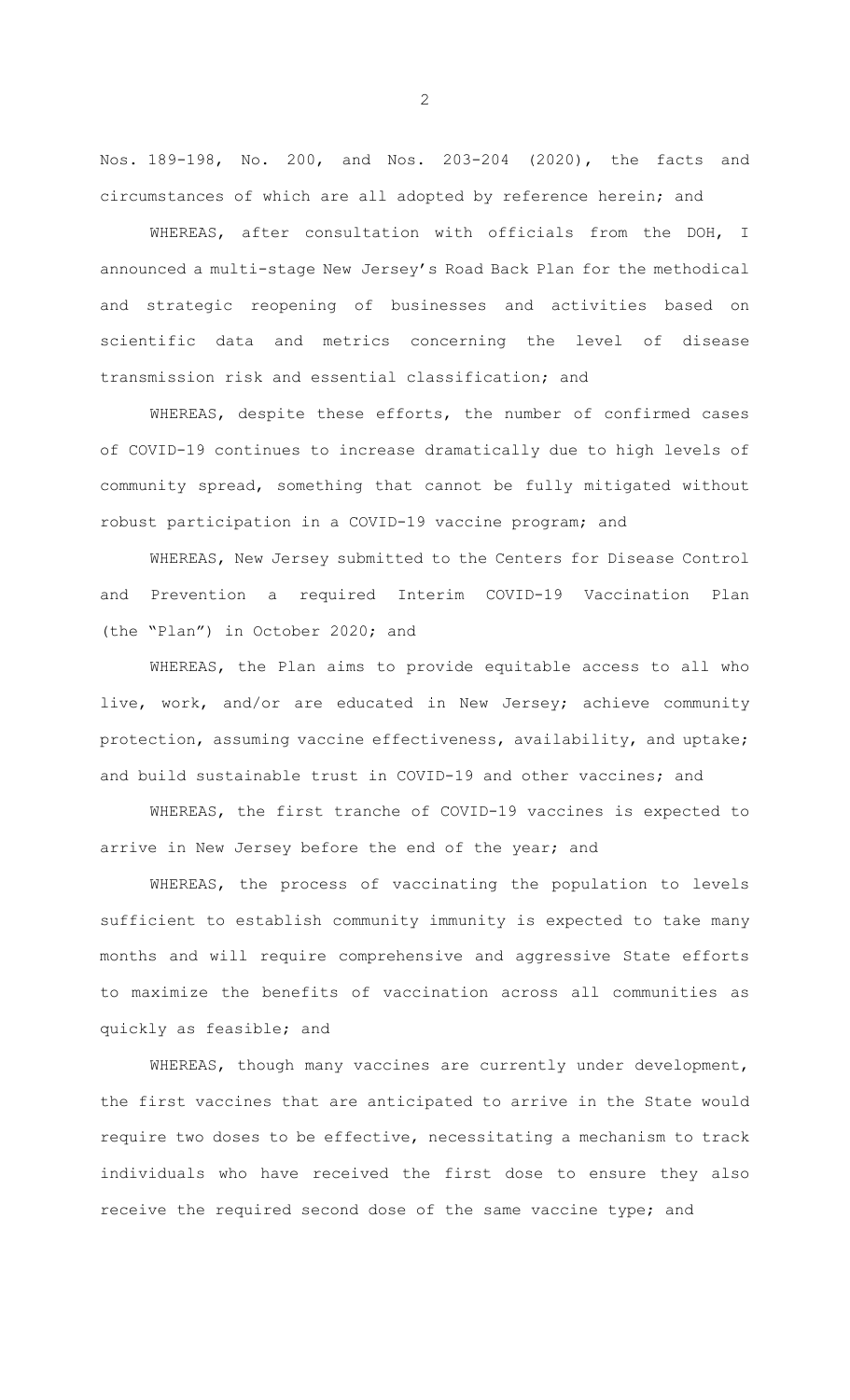WHEREAS, it is critically important that a sufficient number of residents receive the full course of a COVID-19 vaccine as quickly as supply allows in order to optimize protection against COVID-19; and

WHEREAS, it is also critically important to track the rate of vaccination among the State's population, regardless if the vaccine received is a single dose or multiple dose, to support all virus mitigation efforts now and in the future; and

WHEREAS, the New Jersey Immunization Information System ("NJIIS"), the statewide electronic immunization registry, is an existing means to coordinate and promote disease prevention and control efforts in the State, to track vaccination uptake critical to the COVID-19 response, and ensure that individuals are not inadvertently receiving duplicative vaccines; and

WHEREAS, pursuant to N.J.S.A. 26:4-134, individuals born prior to January 1, 1998, must currently affirmatively opt-in to participate in the registry, whereas children born after January 1, 1998, are automatically enrolled in the registry immediately following birth unless a parent or guardian provides a written request to not participate; and

WHEREAS, pursuant to the same statutory provision, individuals born after January 1, 1998, are afforded the opportunity to opt-out of participation in the registry; and

WHEREAS, pursuant to N.J.A.C. 8:57-3.12(g), adults are permitted to voluntarily enroll in the NJIIS; and

WHEREAS, these opt-in provisions could limit the ability of the DOH to quickly and effectively track individuals who have received a dose of a COVID-19 vaccine; and

WHEREAS, automatic enrollment in the NJIIS for individuals receiving a COVID-19 vaccine will facilitate and track progress relative to New Jersey's vaccination targets; and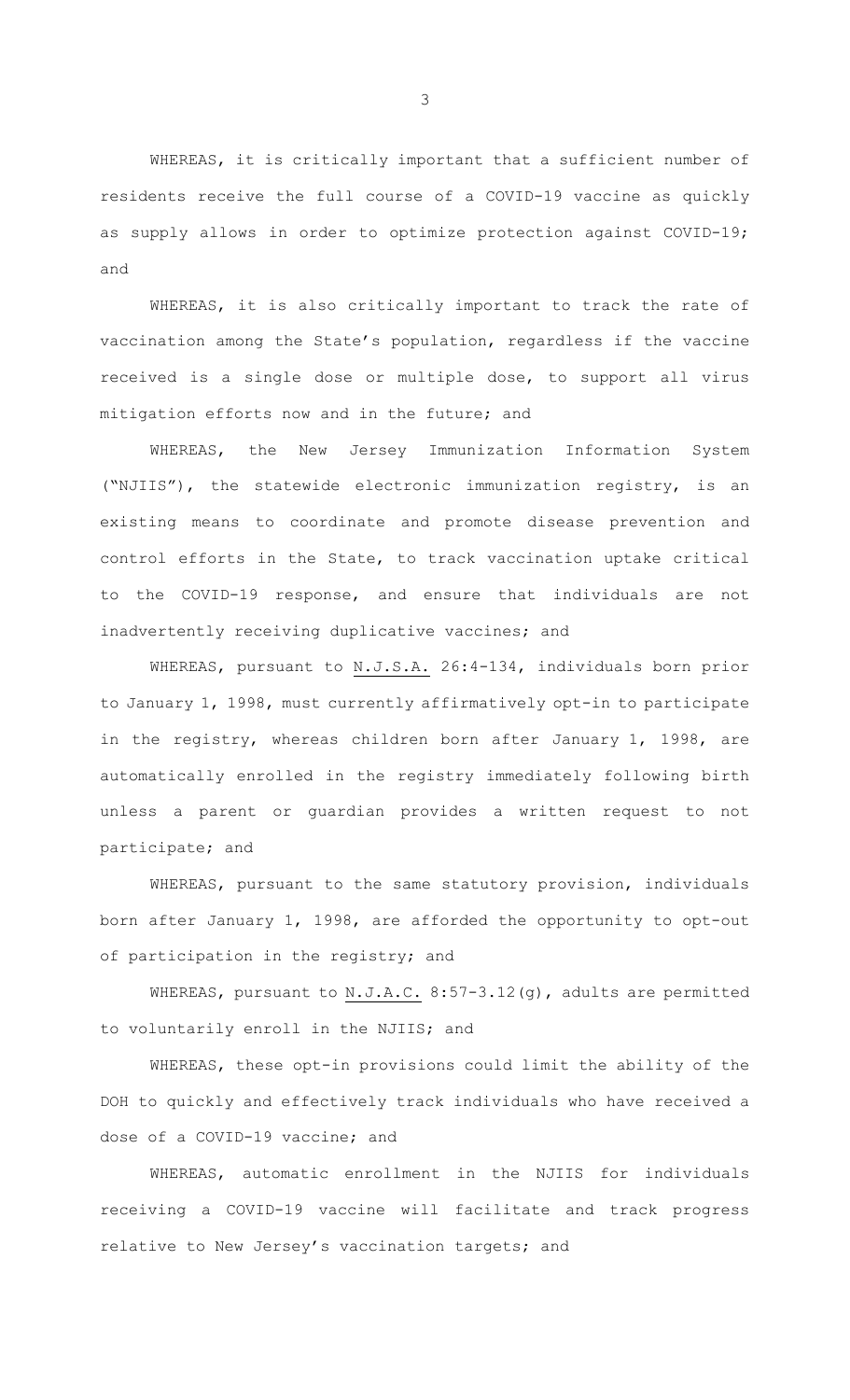WHEREAS, the data collected pursuant to the NJIIS is only used for public health purposes and contains significant privacy protections, including a data firewall, that ensure it is a safe and appropriate mechanism for tracking sensitive information; and

WHEREAS, the Constitution and statutes of the State of New Jersey, particularly the provisions of N.J.S.A. 26:13-1 et seq., N.J.S.A. App. A: 9-33 et seq., N.J.S.A. 38A:3-6.1, and N.J.S.A. 38A:2-4 and all amendments and supplements thereto, confer upon the Governor of the State of New Jersey certain emergency powers, which I have invoked;

NOW, THEREFORE, I, PHILIP D. MURPHY, Governor of the State of New Jersey, by virtue of the authority vested in me by the Constitution and by the Statutes of this State, do hereby ORDER and DIRECT:

1. For no longer than 30 days after the expiration of the Public Health Emergency, all individuals, regardless of age, shall be enrolled in the NJIIS prior to or concurrent with receipt of a COVID-19 vaccination in New Jersey, if the individual is not already participating in NJIIS at the time of the vaccine administration. This enrollment will enable the tracking of COVID-19 vaccines and all other vaccines administered while registered in the NJIIS. After an individual has received a complete course of a COVID-19 vaccination, the individual or the individual's legal guardian may provide a written request to withdraw from the registry. Beginning 30 days after the Public Health Emergency ceases, the DOH shall honor all valid, written requests to withdraw from the registry. The Commissioner of DOH is hereby authorized to issue guidance to effectuate the requirements of this Paragraph.

2. Individuals that have received approval to opt-out of the NJIIS prior to the effective date of this Order shall also be automatically enrolled in the registry upon receipt of a dose of a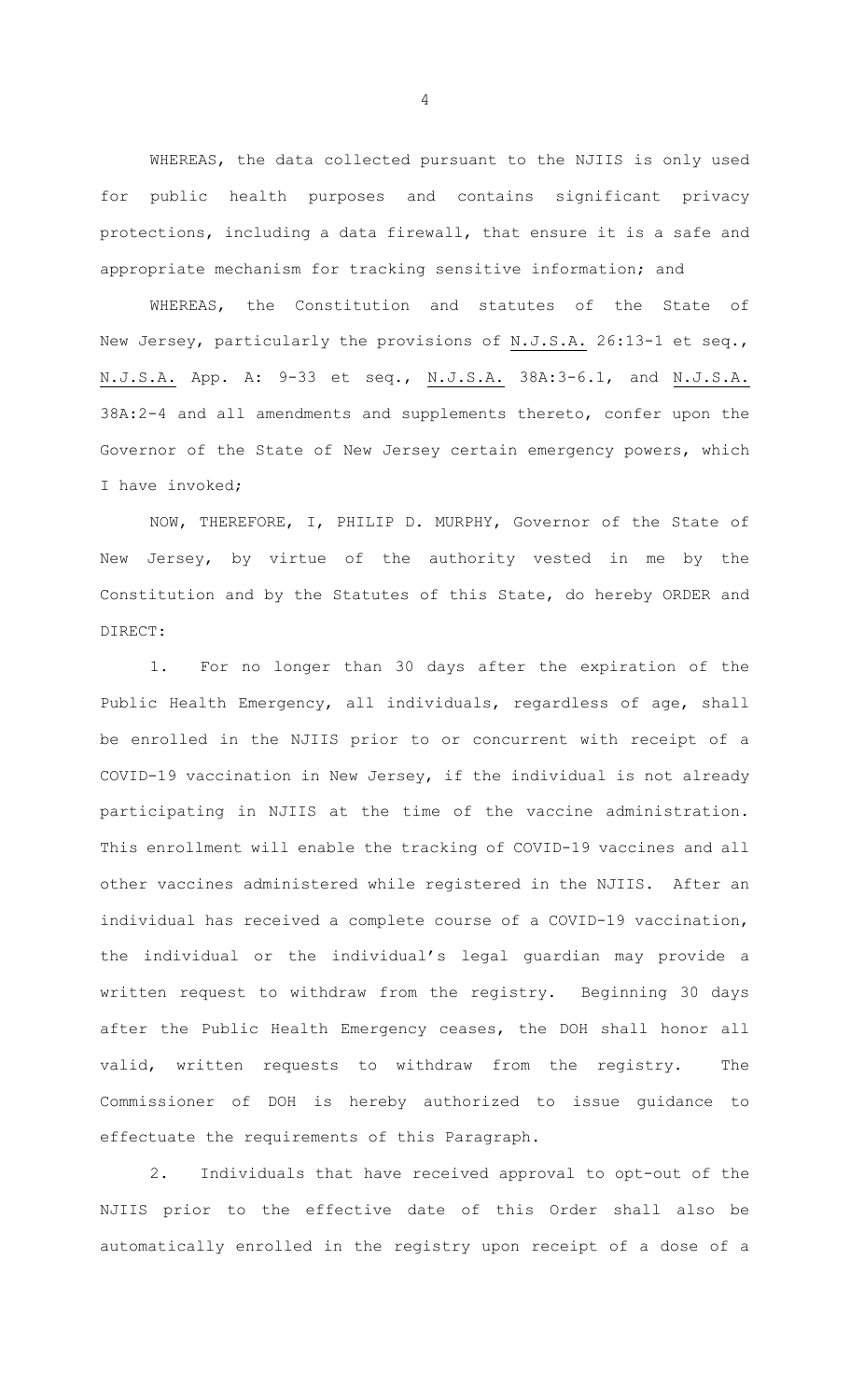COVID-19 vaccine, and may subsequently re-submit any request to withdraw from the system after the full course of the COVID-19 vaccination has been administered.

3. To the degree that they are inconsistent with this Order, the provisions of N.J.S.A. 26:4-134 establishing an opt-in system for individuals born prior to January 1, 1998 and permitting individuals born after January 1, 1998 to opt-out of the NJIIS, are suspended for the duration of this Emergency. The provisions of N.J.A.C. 8:57-3.12(g) are modified to allow for automatic enrollment of adults that receive a COVID-19 vaccine. Any provisions of these statutes and regulations that are not inconsistent with this Order, or subsequently entered administrative orders or executive directives, shall remain in full force and effect.

4. For purposes of this Order, the "Public Health Emergency" means the Public Health Emergency declared in Executive Order No. 103 (2020), as extended by Executive Order No. 119 (2020), Executive Order No. 138 (2020), Executive Order No. 151 (2020), Executive Order No. 162 (2020), Executive Order No. 171 (2020), Executive Order No. 180 (2020), Executive Order No. 186 (2020), Executive Order No. 190 (2020), and Executive Order No. 200 (2020), and any subsequent Executive Order which may further extend such Public Health Emergency.

5. The State Director of Emergency Management, who is the Superintendent of State Police, shall have the discretion to make additions, amendments, clarifications, exceptions, and exclusions to the terms of this Order.

6. It shall be the duty of every person or entity in this State or doing business in this State and of the members of the governing body and every official, employee, or agent of every political subdivision in this State and of each member of all other governmental bodies, agencies, and authorities in this State of any